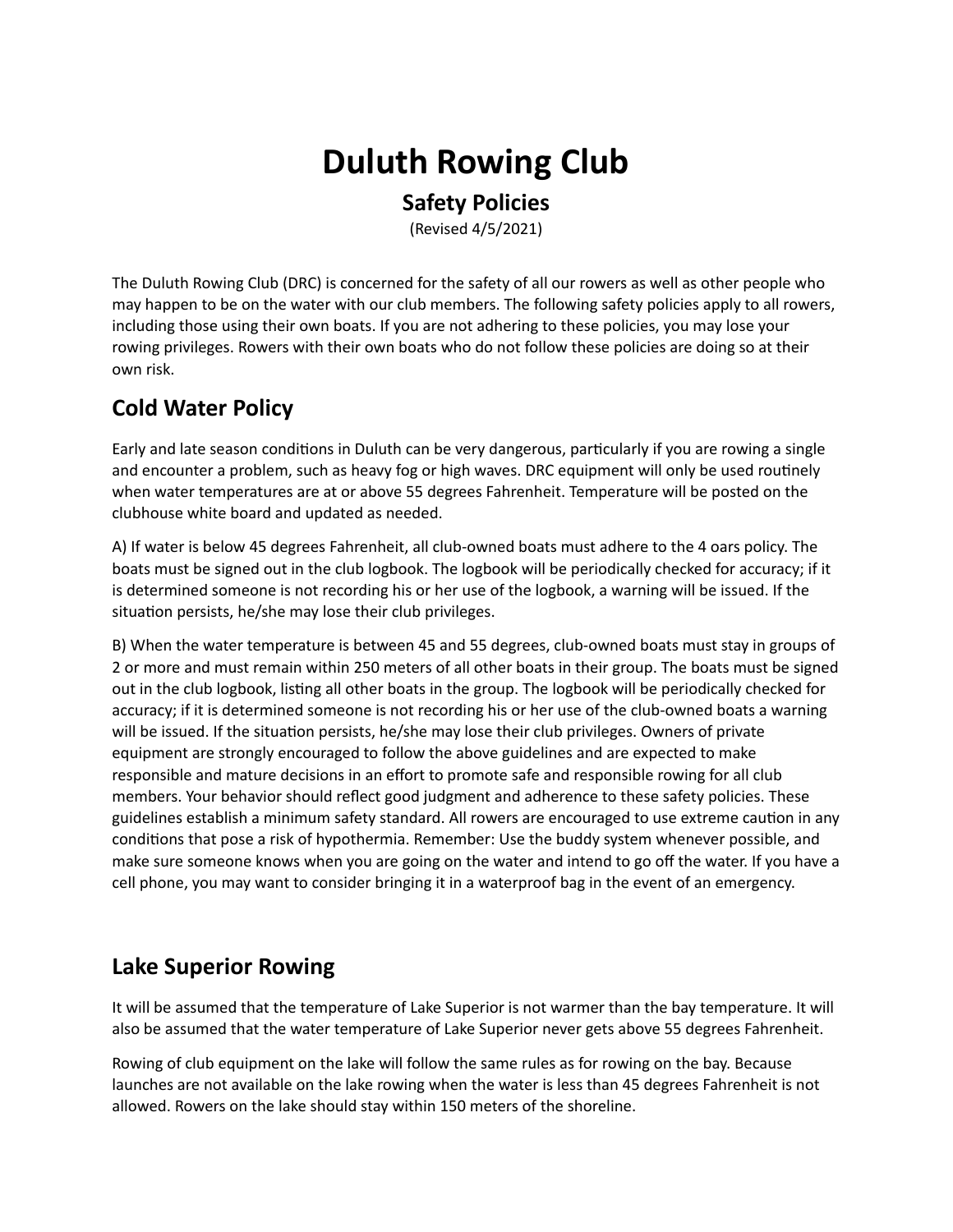#### **Low Light Policy**

All boats rowing after sunset or before sunrise are required by Minnesota law to display a white light that is visible from a distance of at least two miles. If you do not have a light, be sure to ask one of the DRC coaches or the Commodore if you have any questions about what kind of light to buy.

Sunset and sunrise times are to be determined by checking a weather website for updated times. If rower/rowers are fined for not following the Minnesota state law, it is the responsibility of the rower/ rowers to pay any or all fines not the Duluth Rowing Club.

Owners of private equipment are strongly encouraged to follow the above guidelines and are expected to make responsible and mature decisions in an effort to promote safe and responsible rowing for all club members.

These guidelines establish a minimum safety standard. All rowers are encouraged to use extreme caution in low-light conditions, including those that exist due to weather conditions.

# **Special Precautions for Duluth Harbor**

Because of the nature of the Duluth Harbor as a working harbor the DRC members and visiting rowers must take extra precautions to avoid hazards, such as encounters with ore boats, unexpectedly high waves, other large craft, and buoys. Vigilance is critical, particularly when the harbor is busy. If you are unfamiliar with these conditions, do not attempt to go out alone. Even if you are experienced, you are encouraged to go out with others whenever possible.

### **Additional DRC Safety Policies**

1. All rowers and coxswains must be able to swim.

- 2. Oars are an emergency flotation device.
- 3. Rowers must understand rowing terminology.

4. All rowers and coxswains must know traffic patterns for rowing on the bay or on the lake side.

5. Everyone MUST sign in and out of the logbook for every row. The logbook will be periodically checked for accuracy; if it is determined someone is not recording his or her use of the club boats/launches, a warning will be issued. If the situation persists, he/she may lose their club privileges.

6. Rowing through the Duluth and Superior entries is prohibited unless approve by the coach or other Board-authorized agent.

7. Each person is 100% accountable and responsible for the equipment they use.

8. Familiarize yourself with the water environment – look for deadheads, sandbars, buoys, etc. Warn others if there is hidden obstacles on the course.

9. Rowers in multi-person shells should always keep quiet and listen to the coxswain.

10. If sudden wind or lighting storm should occur, head for the boathouse or nearest shore. Rowing is not allowed for 30 minutes after lightning has been seen or heard.

11. Do not row in fog unless your visibility to shore is at least 100 yards.